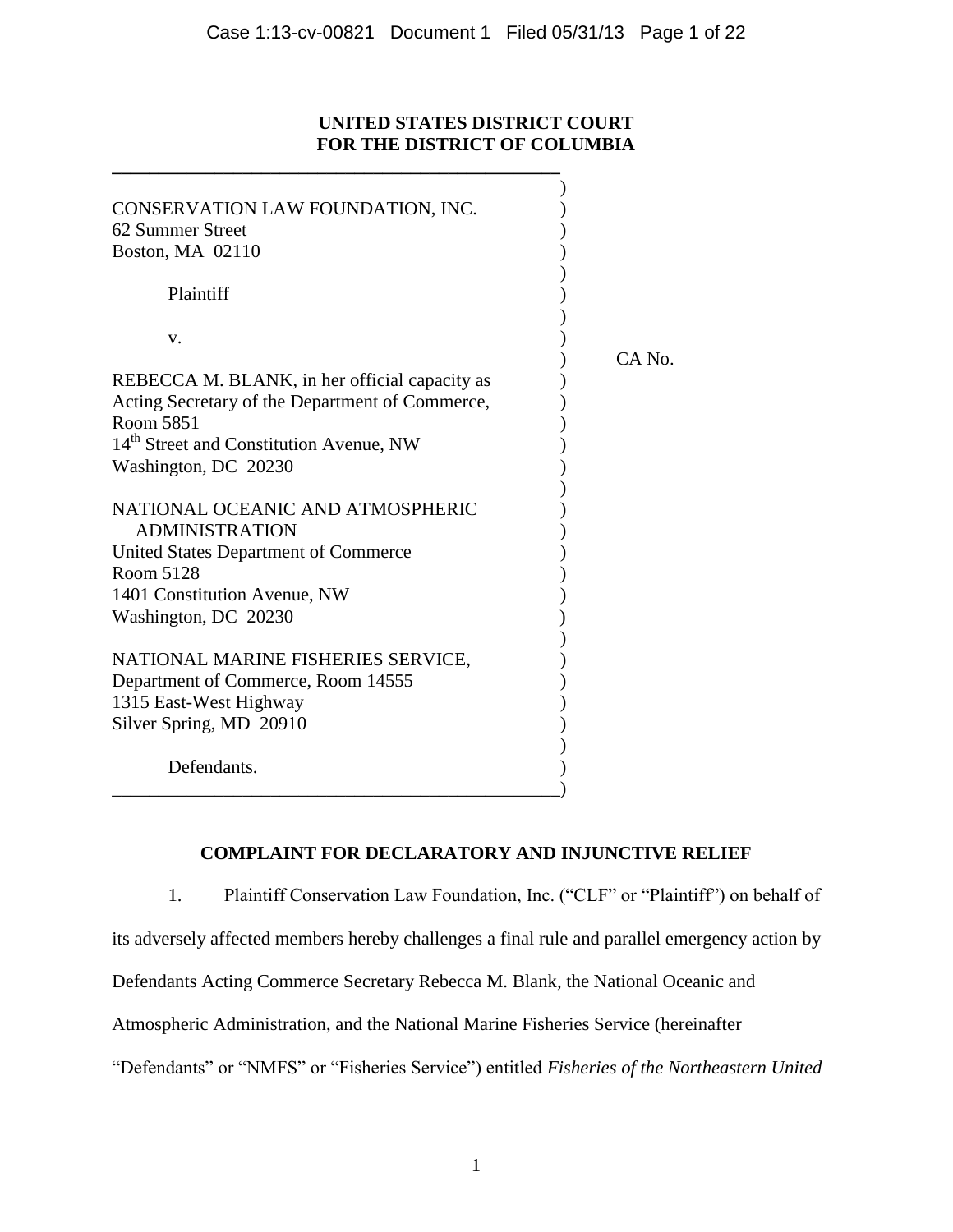#### Case 1:13-cv-00821 Document 1 Filed 05/31/13 Page 2 of 22

*States; Northeast (NE) Multispecies Fishery; Framework Adjustment 50*, 78 Fed. Reg. 26,172 (May 3, 2013) ("Framework 50 Final Rule"). This Final Rule violates the Magnuson-Stevens Fishery Conservation and Management Act ("Magnuson-Stevens Act") and the Administrative Procedure Act ("APA").

2. The Framework 50 Final Rule implements amendments to the Northeast Multispecies Fishery Management Plan ("Groundfish<sup>1</sup> FMP") and is unlawful for several reasons. In violation of the Magnuson-Stevens Fishery Conservation and Management Act ("Magnuson-Stevens Act") and its National Standards, including requirements to prevent overfishing and establish annual catch limits ("ACLs") that do not exceed the fishing level recommendations of the region's science and statistical committee ("SSC"), the Final Rule: 1) sets ACLs for 12 of 20 stocks of groundfish for 2013 that exceed the SSC's recommended acceptable biological catch ("ABC") by "carrying-over" uncaught 2012 quota; 2) sets the ACL for Gulf of Maine cod above the SSC's recommended ABC by ignoring the SSC's recommendation; and 3) extends the Magnuson-Stevens Act's limit on the duration of interim measures by carrying-over an amount of Gulf of Maine cod quota from the 2012 fishing year.

3. Each of these actions fails to comply with the statutory requirements of the Magnuson-Stevens Act and is arbitrary, capricious, and an abuse of discretion in violation of the APA. These actions by the Defendants have harmed the Plaintiff's members' interests in healthy and sustainable groundfish populations and in maintaining a healthy ocean ecosystem. This harm to CLF's members will continue in the absence of action by this Court.

4. Plaintiffs request that this matter be advanced for hearing at the earliest opportunity pursuant to 16 U.S.C. § 1855(f)(4) and will move accordingly.

 $\overline{a}$ 

<sup>&</sup>lt;sup>1</sup> Groundfish include 13 species, further divided into a total of 20 stocks, of bottom dwelling fish including Atlantic cod, haddock, and various flounder species.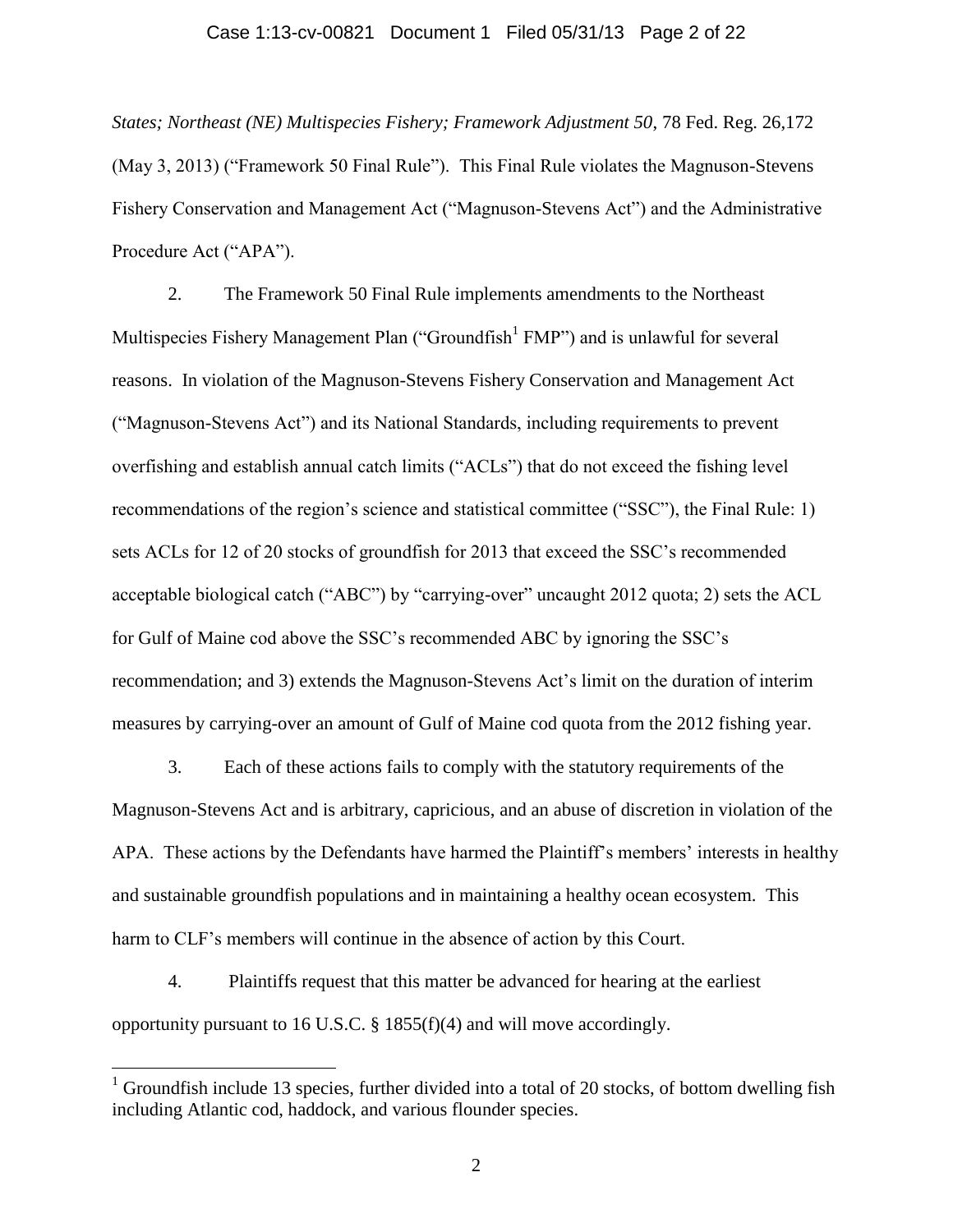### **APPLICABLE STATUTES, JURISDICTION, AND VENUE**

5. This action arises under the Magnuson-Stevens Act, 16 U.S.C. §§ 1801-1884; and the Administrative Procedure Act ("APA"), 5 U.S.C. §§ 701-706.

6. This Court has jurisdiction over this action pursuant to the Magnuson-Stevens Act, which provides that "[t]he district courts of the United States shall have exclusive jurisdiction over any case or controversy arising under" the Magnuson-Stevens Act. 16 U.S.C. § 1861(d). The Magnuson-Stevens Act also provides that actions taken by the Secretary of Commerce under regulations implementing a fishery management plan ("FMP") shall be subject to judicial review "if a petition for such review is filed within 30 days after the date on which the regulations are promulgated or the action is published in the Federal Register, as applicable." 16 U.S.C. § 1855(f). Defendants published the final rule implementing the Framework 50 Final Rule on May 3, 2013 in the Federal Register. Plaintiffs are filing this Complaint within thirty (30) days of publication of the Final Rule. This Court, further, has jurisdiction over this action pursuant to the APA, which provides that final agency action for which there is no other adequate remedy in a court is subject to judicial review. 5 U.S.C. §§ 701-706.

7. This Court also has jurisdiction over this action pursuant to 28 U.S.C. § 1331 (federal question jurisdiction), which grants the district courts "original jurisdiction of all civil actions arising under the . . . laws . . . of the United States" and 28 U.S.C. § 1361, which grants the district courts "original jurisdiction of any action in the nature of mandamus to compel an officer or employee of the United States or any agency thereof to perform a duty owed to the plaintiff."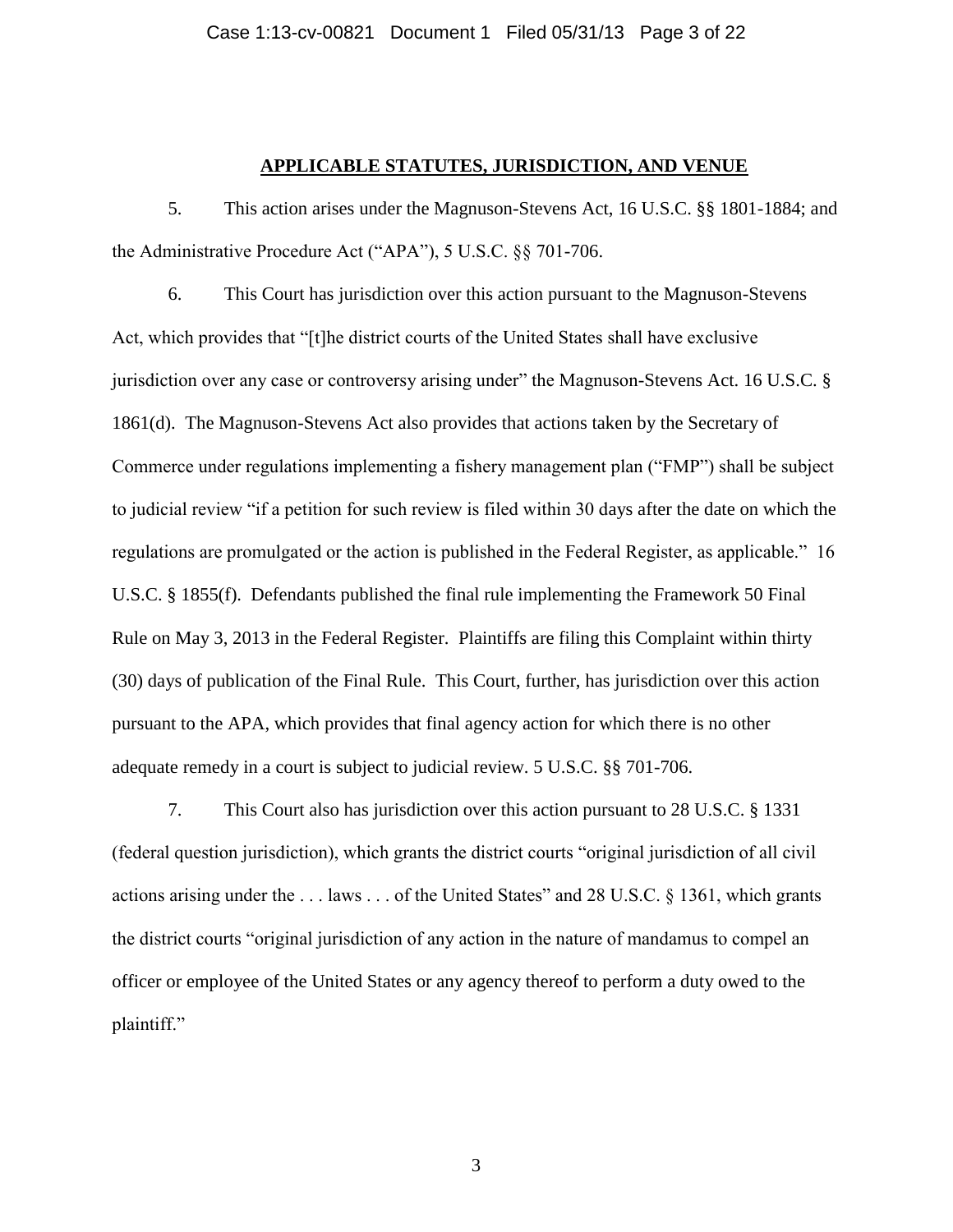#### Case 1:13-cv-00821 Document 1 Filed 05/31/13 Page 4 of 22

8. This Court has the authority to grant declaratory relief pursuant to the Declaratory Judgment Act, 28 U.S.C. §§ 2201–2202, and may grant relief pursuant to the Magnuson-Stevens Act, 16 U.S.C. §§ 1861(d) and 1855(f), as well as the APA, 5 U.S.C. § 706.

9. Venue is properly vested in this judicial district under 28 U.S.C. § 1391 (b), (e), where the Defendants are officers or employees of the United States and are located in this district and where a substantial part of the events and omissions which gave rise to this action occurred in this district.

#### **DESCRIPTION OF THE PARTIES**

10. Plaintiff Conservation Law Foundation, Inc. ("CLF") is a private, not-for-profit organization incorporated in Boston, Massachusetts. CLF is dedicated on behalf of its members to protecting natural resources in New England, including marine wildlife and their habitats, and coastal and ocean resources. To further these goals, CLF undertakes litigation and other legal advocacy on behalf of its members' interests; promotes public awareness, education, and citizen involvement in the conservation of marine wildlife and resources; and supports programs for the conservation of marine wildlife and their habitats. CLF was the plaintiff in *Conservation Law Foundation of New England, Inc. v. Franklin,* 989 F.2d 54 (1st Cir. 1993)*,* a lawsuit brought in 1991 that resulted in a consent decree committing defendants to the first schedule for developing a plan to rebuild overfished groundfish populations in New England. Since that time, CLF has been a party both as a plaintiff and as an intervenor-defendant in a number of lawsuits involving the application of the Magnuson-Stevens Act, NEPA, and the APA to fishery management issues in New England. CLF has 4,092 members, of whom 3,494 live in coastal New England states. CLF's members consume local commercially caught groundfish and use and enjoy groundfish species located within 200 miles of the New England coasts for recreational, educational, and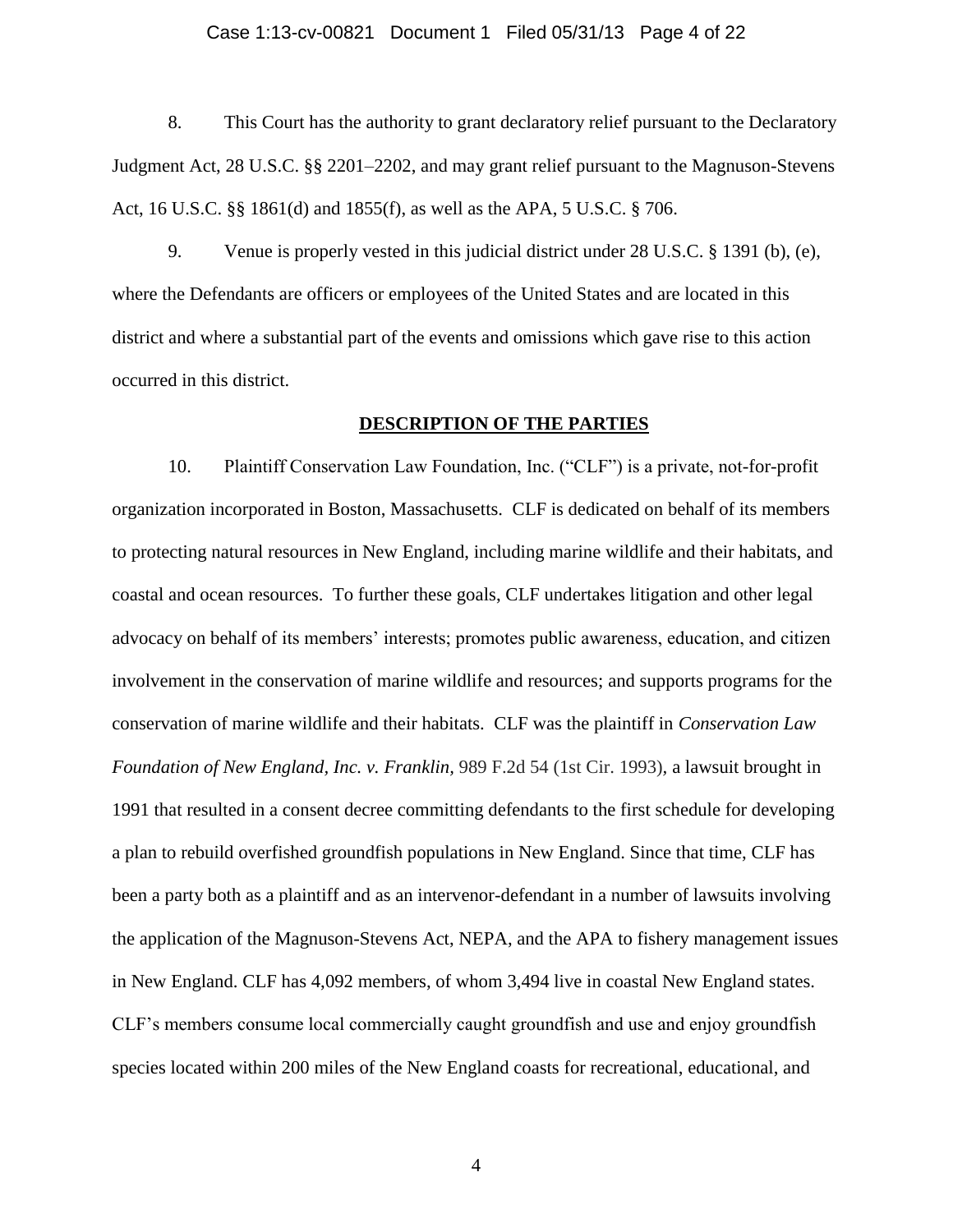#### Case 1:13-cv-00821 Document 1 Filed 05/31/13 Page 5 of 22

scientific purposes. CLF and its members have a direct interest in healthy groundfish fisheries and a healthy marine ecosystem. Members of CLF include recreational fishermen, divers, scientists, consumers of local commercially caught groundfish, and other concerned citizens who are directly and adversely affected by the failure of the Defendants to ensure full and proper compliance with the Magnuson-Stevens Act and the APA in connection with the regulation being challenged in this action. These interests have been adversely affected and will continue to be adversely affected and irreparably injured by defendants' unlawful failure to perform their non-discretionary duties under the Magnuson-Stevens Act and the APA unless the relief sought in this complaint is granted.

11. Defendant Rebecca M. Blank is Acting Secretary of the United States Department of Commerce ("Secretary"). She is sued in her official capacity as the chief officer of the Department charged with overseeing the proper administration and implementation of NEPA and the Magnuson-Stevens Act, including provisions of that Act that require implementation of ACLs, accountability measures, an end to overfishing, and minimization of bycatch.

12. Defendant National Oceanic and Atmospheric Administration ("NOAA") is an agency of the United States Department of Commerce with supervisory responsibility for the National Marine Fisheries Service. The Secretary of the Department of Commerce has delegated responsibility to ensure compliance with the Magnuson-Stevens Act to NOAA, which in turn has sub-delegated that responsibility to the National Marine Fisheries Service.

13. Defendant National Marine Fisheries Service ("NMFS" or "Fisheries Service") is an agency of the United States Department of Commerce that has been delegated the responsibility to review Fishery Management Plans ("FMPs") and amendments to those plans, and to issue implementing regulations. NMFS is the United States government agency with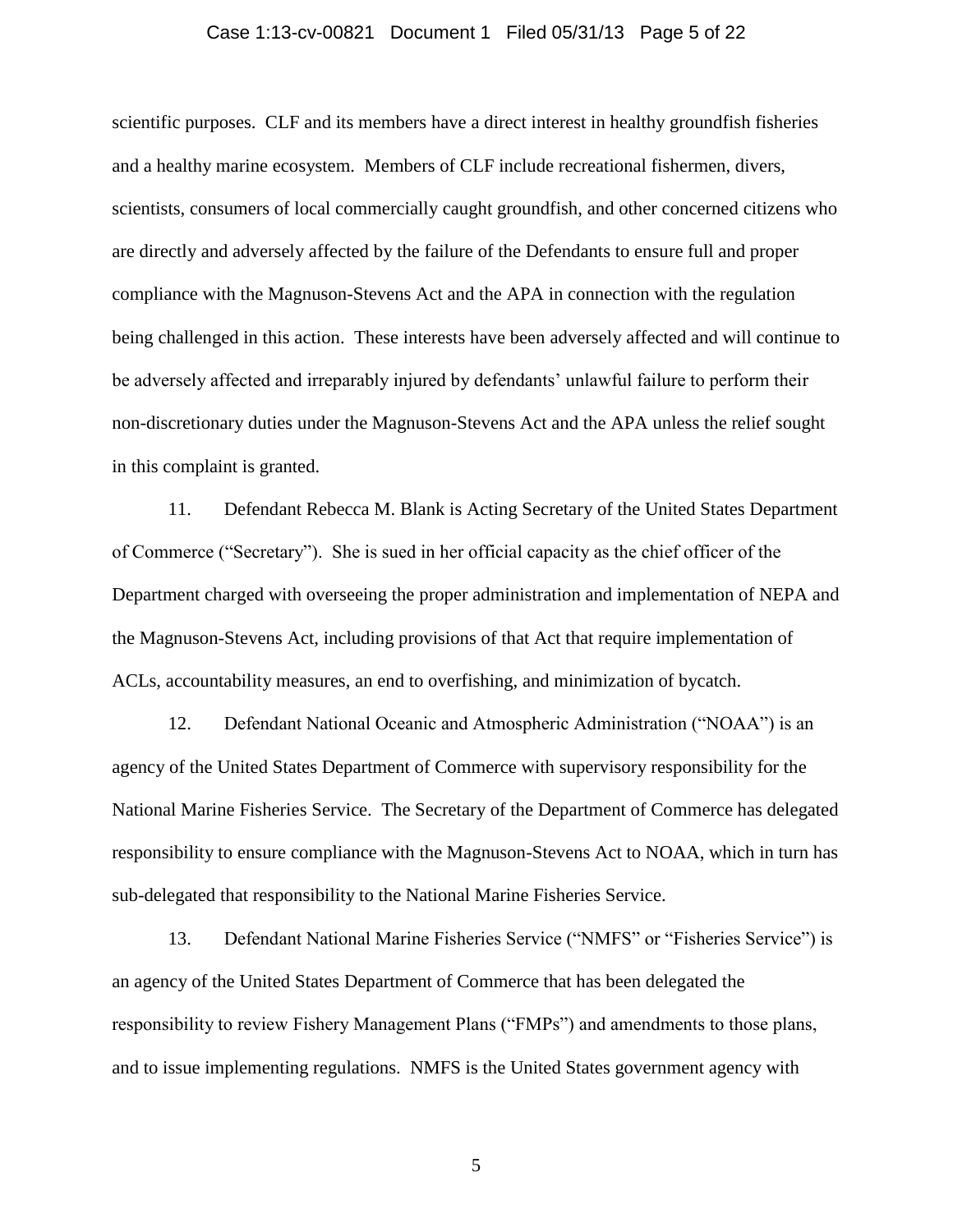primary responsibility to ensure that the requirements of the Magnuson-Stevens Act are followed and enforced, including the requirements to end overfishing, to rebuild overfished populations of fish, and to minimize bycatch of non-target species in fisheries.

# **STATUTORY AND REGULATORY BACKGROUND**

## **MAGNUSON-STEVENS ACT**

14. The Magnuson-Stevens Act is designed to conserve and manage fish populations in the United States territorial waters and in the exclusive economic zone, which extends from the boundaries of state waters (3 miles from shore) to 200 miles offshore or to an international boundary with neighboring countries. 16 U.S.C. § 1801(b)(1). The Magnuson-Stevens Act creates eight regional fishery management councils, including the New England Fishery Management Council, and requires them to prepare FMPs for all fisheries under their authority that require conservation and management. 16 U.S.C.  $\S$  1852(a)(1).

15. All FMPs and regulations implementing FMPs are subject to final review and approval by NMFS to ensure that they comply with the requirements of the Magnuson-Stevens Act, as well as with other applicable laws and requirements. 16 U.S.C. § 1854(a)(1)(A), (b)(1).

16. In enacting the Magnuson-Stevens Act, Congress found that:

Certain stocks of fish have declined to the point where their survival is threatened, and other stocks of fish have been so substantially reduced in number that they could become similarly threatened as a consequence of (A) increased fishing pressure, (B) the inadequacy of fishery resource conservation and management practices and controls....

Fishery resources are finite but renewable. If placed under sound management before overfishing has caused irreversible effects, the fisheries can be conserved and maintained so as to provide optimum yields on a continuing basis.

16 U.S.C. § 1801(a)(2), (5).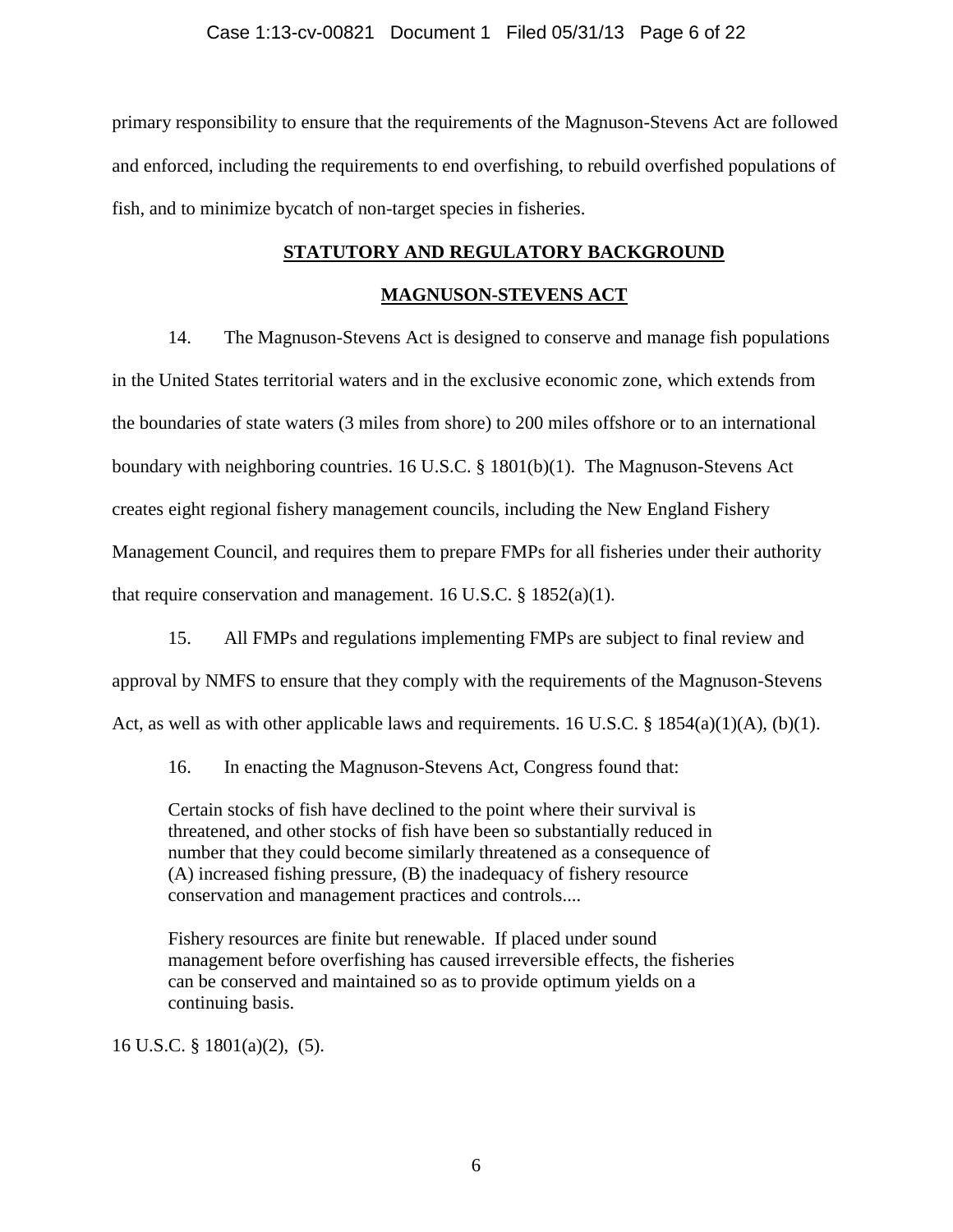#### Case 1:13-cv-00821 Document 1 Filed 05/31/13 Page 7 of 22

17. The Magnuson-Stevens Act requires that FMPs, FMP amendments, and any regulations promulgated to implement such FMPs, must be consistent with the "national standards" for fishery conservation and management and certain other requirements. 16 U.S.C. §  $1851(a)$ .

18. National Standard 1 of the Magnuson-Stevens Act requires that "[c]onservation and management measures shall prevent overfishing while achieving, on a continuing basis, the optimum yield from each fishery . . . ." 16 U.S.C.  $\S$  185l(a)(1).

19. National Standard 2 of the Magnuson-Stevens Act requires that "[c]onservation and management measures shall be based upon the best scientific information available." 16 U.S.C. § 1851(a)(2).

20. The Magnuson-Stevens Act requires the Fisheries Service to identify overfished fish populations and manage those populations by attaining the optimum yield that will rebuild them to a healthy population level. 16 U.S.C. § 1802(33)(C) (optimum yield for an overfished fishery provides for rebuilding the population); 16 U.S.C.  $\S$  1853(a)(10) (FMPs must "specify objective and measurable criteria for identifying when the fishery to which the plan applies is overfished" and "contain conservation and management measures to prevent overfishing or end overfishing and rebuild the fishery"); 16 U.S.C. § 1854(e) (requirements to identify overfished fisheries, to end overfishing immediately, and to rebuild overfished fisheries as soon as possible).

21. The Magnuson-Stevens Act defines the terms "'overfishing' and 'overfished' [to] mean a rate or level of fishing mortality that jeopardizes the capacity of a fishery to produce the maximum sustainable yield on a continuing basis." 16 U.S.C. § 1802(34).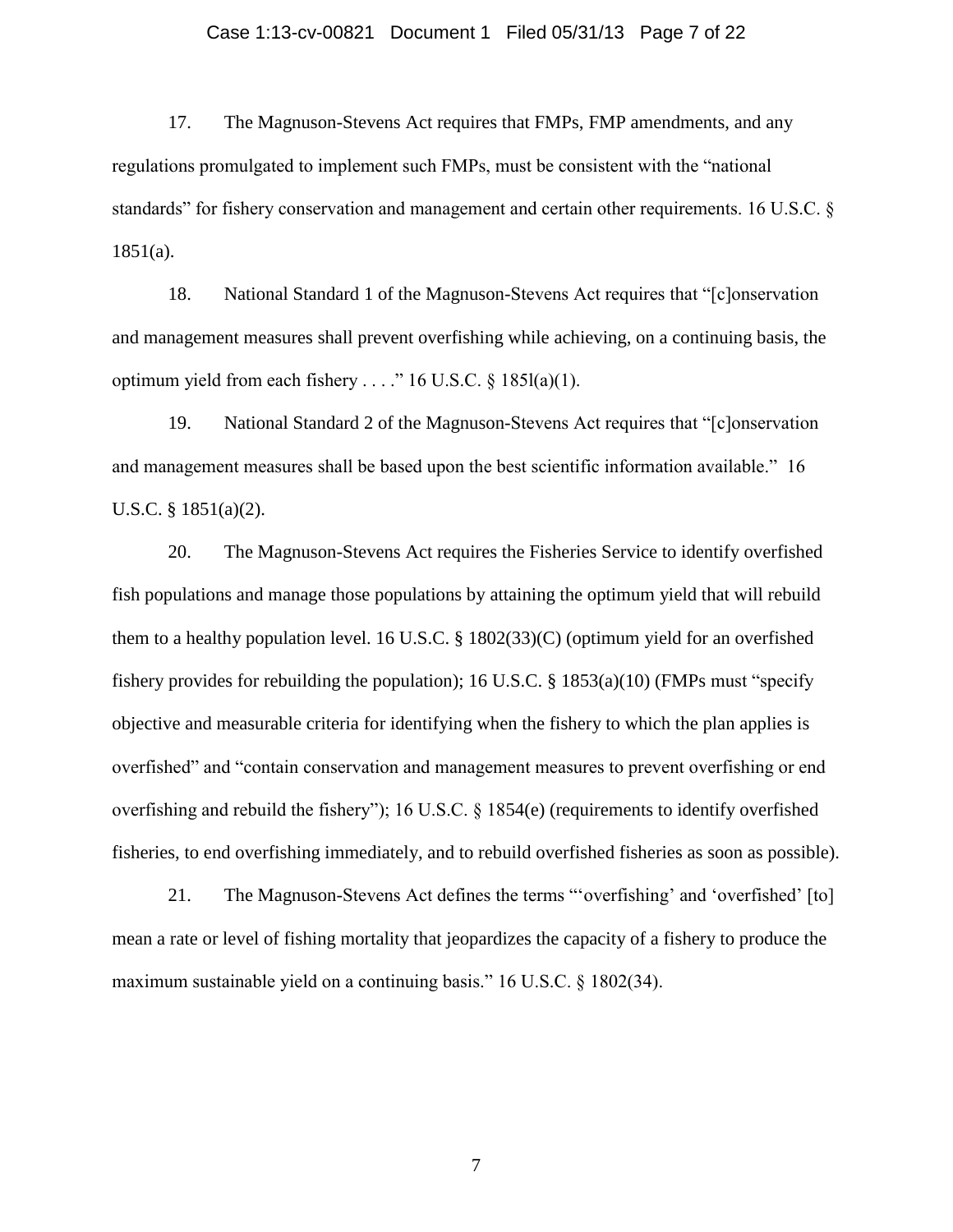### Case 1:13-cv-00821 Document 1 Filed 05/31/13 Page 8 of 22

22. The Magnuson-Stevens Act requires that any fishery management plan prepared by a Council or the Secretary shall specify annual catch limits at a level that prevents overfishing. 16 U.S.C. § 1853(a)(15).

23. Councils are required to establish science and statistical committees to provide ongoing scientific advice for fishery management decisions, including recommendations for acceptable biological catch, preventing overfishing, and achieving rebuilding targets. 16 U.S.C. §  $1852(g)(1)(A)-(B)$ .

24. Annual catch limits may not exceed the fishing level recommendations of the scientific and statistical committee. 16 U.S.C. § 1852(h)(6).

25. The Magnuson-Stevens Act requires that the relevant council specify the acceptable biological catch in a fishery taking into consideration scientific uncertainty, upon recommendation from the council's science and statistical committee ("SSC"). 16 U.S.C. § 1852(h)(6), (g)(1)(B); 50 CFR 600.310(f)(2)(ii)-(iii).

26. "The SSC recommendation that is the most relevant to ACLs is ABC, as both ACL and ABC are levels of annual catch."  $50 \text{ C.F.R. } §600.310(b)(2)(v)(B), (D)$ .

27. "Catch" is the total quantity of fish, measured in weight or numbers of fish, taken in a fishery. 50 C.F.R. § 600.310 (f)(2)(i). Catch includes fish that are retained for any purpose, as well as fish that are discarded. *Id.*

28. The ABC must account for all retained catch and all discard mortality. 50 C.F.R.  $§ 600.310(f)(2)(i)-(ii).$ 

29. The Magnuson-Stevens Act requires the Secretary (acting through NMFS) to establish guidelines for the National Standards. 16 U.S.C. § 1851(b). The guidelines reflect Secretarial interpretation of the National Standards. 50 C.F.R. § 600.305(a)(3).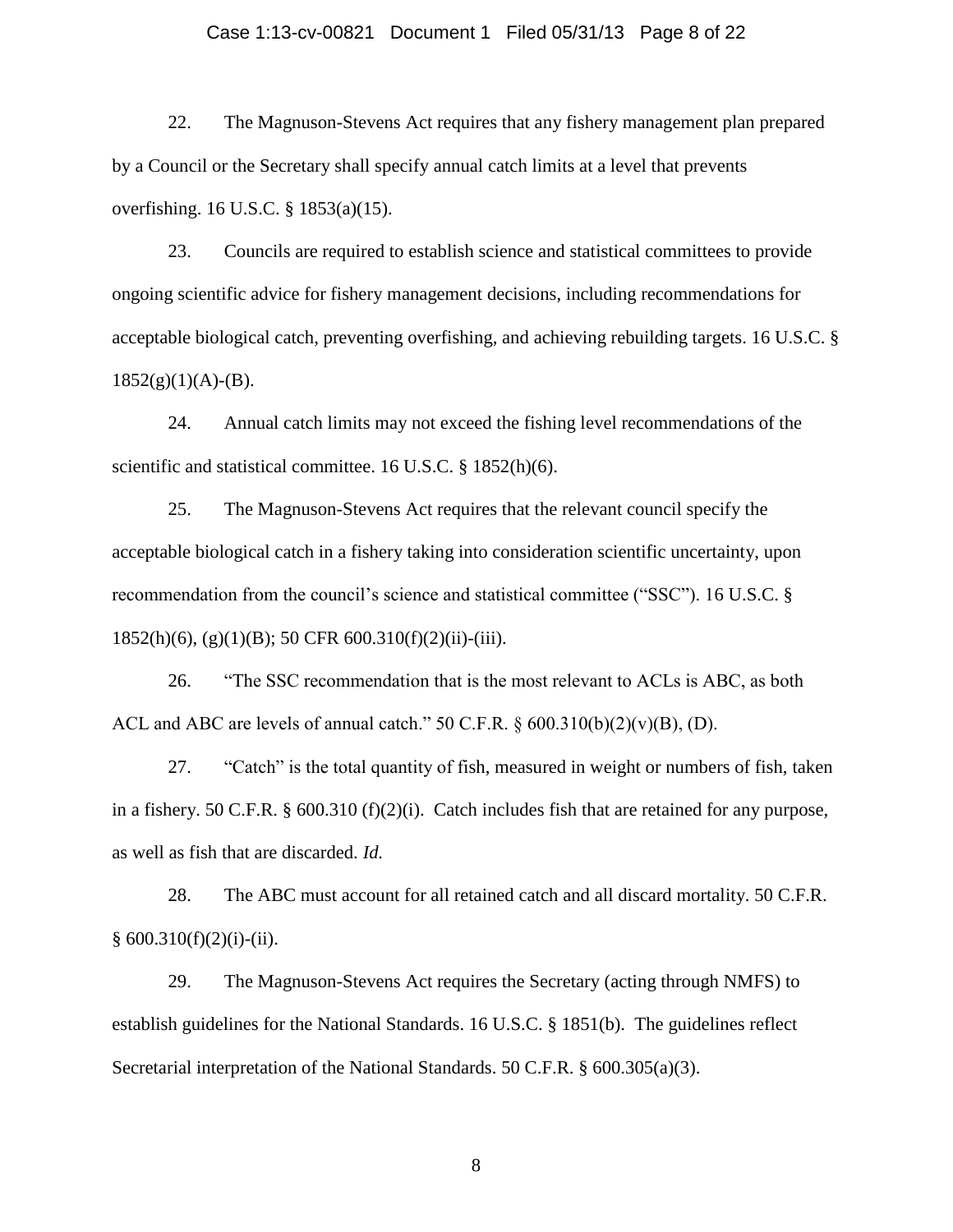#### Case 1:13-cv-00821 Document 1 Filed 05/31/13 Page 9 of 22

30. NMFS revised its guidelines for National Standard 1 in 2009 in order to provide guidance for complying with the new ACL requirements in the recently reauthorized Magnuson-Stevens Act. The ACL requirements are associated with its continuing National Standard 1 duty to prevent overfishing. *Annual Catch Limits; National Standard Guidelines,* 74 Fed. Reg. 3178 (Jan. 16, 2009).

31. The National Standard 1 guidelines confirm that FMPs must include an ABC control rule for all stocks in a fishery in order to establish science-based ACLs. 50 C.F.R. § 600.310(c)(3).

32. The Magnuson-Stevens Act provides the Secretary with authority to promulgate interim measures to reduce (rather than end) overfishing for not more than 366 days. 16 U.S.C. §  $1855(c)$ .

33. The Secretary has the responsibility to carry out any FMP or amendment approved or prepared by him in accordance with the Magnuson-Stevens Act. 16 U.S.C. § 1855(d). The Secretary may promulgate such regulations, pursuant to APA rulemaking procedures, as may be necessary to carry out this responsibility or to carry out any other provisions of the Magnuson-Stevens Act. *Id.* 

34. The APA confers a right of judicial review on any person adversely affected by agency action. 5 U.S.C. § 702. The APA provides that the reviewing court "shall… hold unlawful and set aside agency actions, findings, and conclusions found to be arbitrary, capricious, an abuse of discretion, or otherwise not in accordance with law," and shall "compel agency action unlawfully withheld or unreasonably delayed." 5 U.S.C. § 706.

35. NMFS's issuance of its Final Rule implementing measures in Framework 50 Groundfish FMP is an "agency action" subject to judicial review under the APA.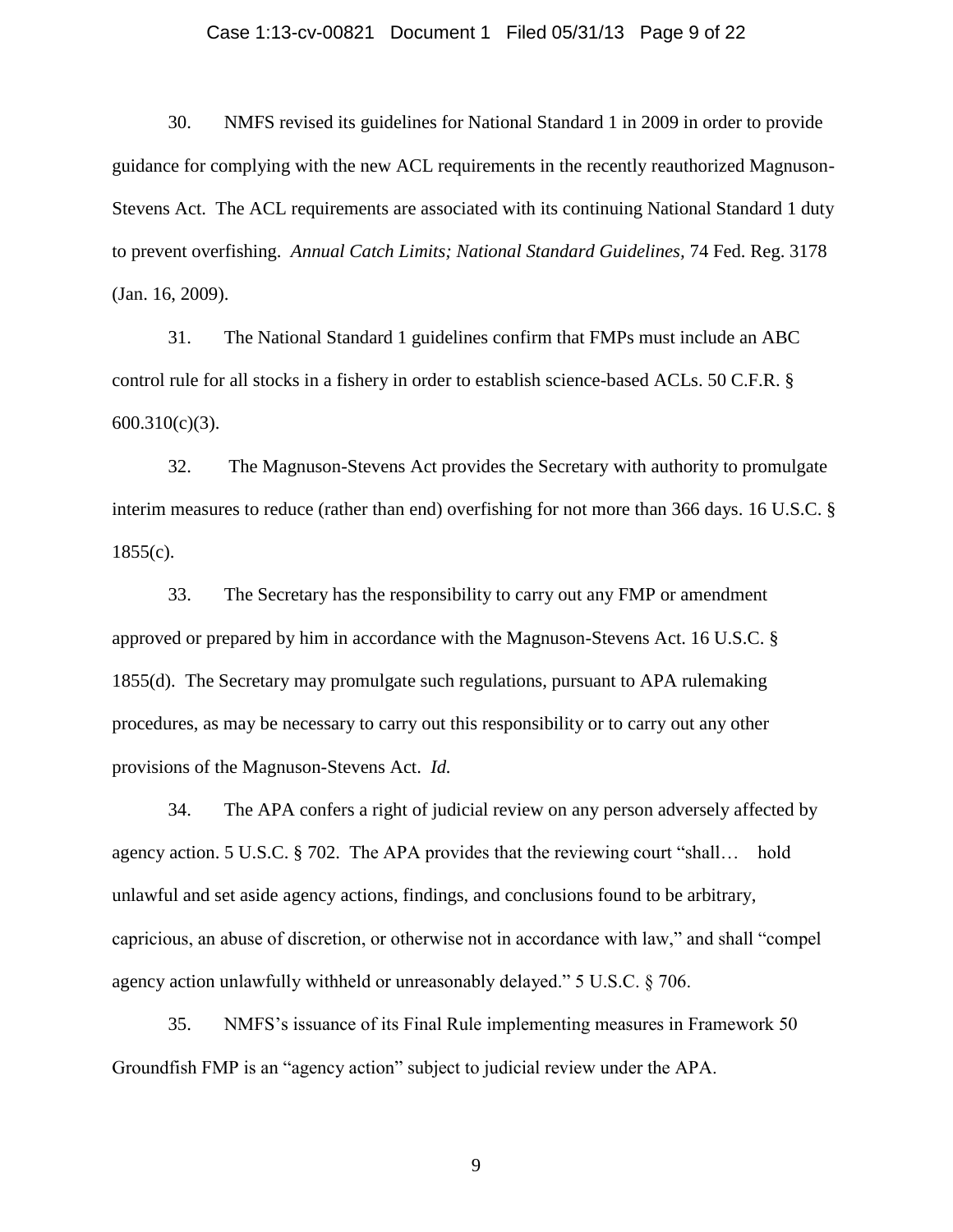### **FACTUAL ALLEGATIONS**

### **I. OVERVIEW OF THE NEW ENGLAND GROUNDFISH FISHERY**

36. The Northeast Multispecies Fishery Management Plan ("Groundfish FMP") specifies the conservation and management measures for 13 species of groundfish in federal waters including cod, flounder, and haddock. These species are further divided into 20 stocks of fish found off the New England and Mid-Atlantic coasts.

37. The groundfish fishery is dominated by vessels that drag nets called bottom or "otter" trawls on or near the bottom of the ocean. Other significant gear types in the fishery include gillnets and hook and line gear that catch groundfish with baited hooks.

38. The 2013 fishing year for groundfish started May 1, 2013 and runs to April 30, 2014.

39. The groundfish fishery in New England is historically viewed as one of the region's most iconic fisheries and has played a critical role in the coastal economies from Maine to Connecticut for hundreds of years.

40. In the late 20th century, however, several groundfish populations collapsed under the pressure of chronic overfishing and habitat damage from fishing gear. Fishery managers have struggled since that time to end overfishing and rebuild depleted fish populations.

41. In response to litigation by CLF and others, attempts to end overfishing in the Groundfish FMP and protect critical habitat began in 1991 and formal rebuilding plans for many groundfish populations were implemented in 2005.

42. Despite these efforts, overfishing continued in large part due to risky decisionmaking by the New England Council and NMFS, who failed to adequately account for scientific uncertainty in stock assessment models, and management uncertainty resulting largely from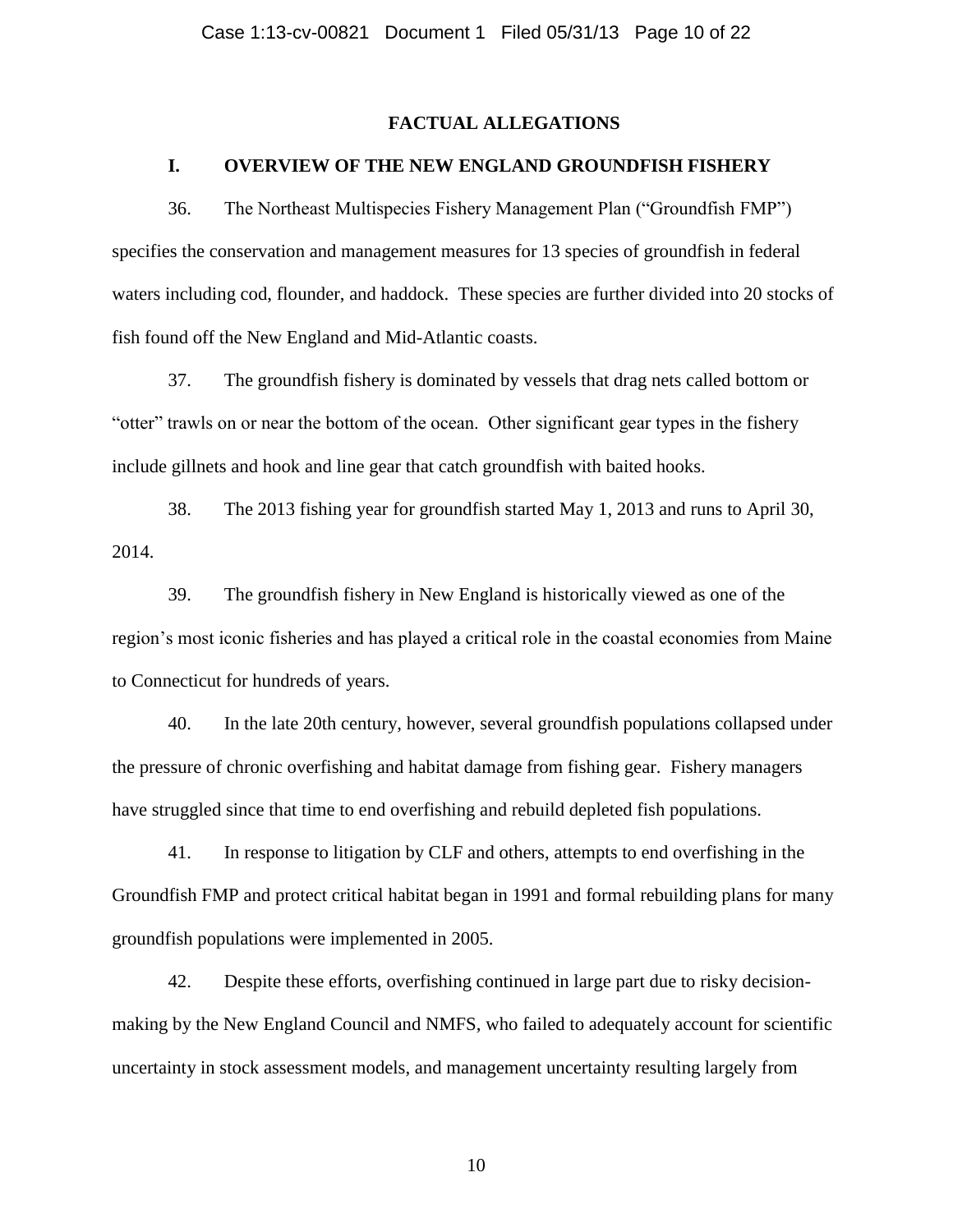#### Case 1:13-cv-00821 Document 1 Filed 05/31/13 Page 11 of 22

insufficient and inaccurate monitoring of catch.

43. Persistent overfishing in New England was one of the primary reasons the Magnuson-Stevens Act was amended in 2006 in order to require science-based annual catch limits. *See* S. REP NO. 109-229, at 6 (2006).

44. In 2010, NMFS implemented Amendment 16 to the Groundfish FMP which significantly redesigned the groundfish fishery management system. Amendment 16 established a process for setting annual catch limits (ACLs) for regulated species and distributing available catch among various components of the groundfish fishery.

45. Under the new "sector" approach to managing the fishery established by Amendment 16, fishermen are authorized to organize themselves into self-selecting sectors, or groups of fishermen, and voluntarily enter into a legally binding agreement with NMFS to operate within a hard total allowable catch (hard-TAC), or quota of each stock of groundfish. Ninety-nine percent of the commercial fishing catch in the fishery is by sector vessels.

46. In exchange for this commitment, the fishermen in the sector receive relief from certain management measures that still apply to non-sector "common pool" vessels, such as limits on the number of days each vessel can fish.

47. In general, sectors are allocated a share of the total ACL available to all commercial fishing vessels for each groundfish stock in the form of an Annual Catch Entitlement ("ACE"). The ACE is the maximum amount of a particular stock that a sector can catch during a particular fishing year. The ACE represents the sum of all the potential sector contributions ("PSCs") of each vessel participating in the sector. The PSC for each vessel is calculated based on its share of the total historical landings of each stock over a designated "baseline" time period.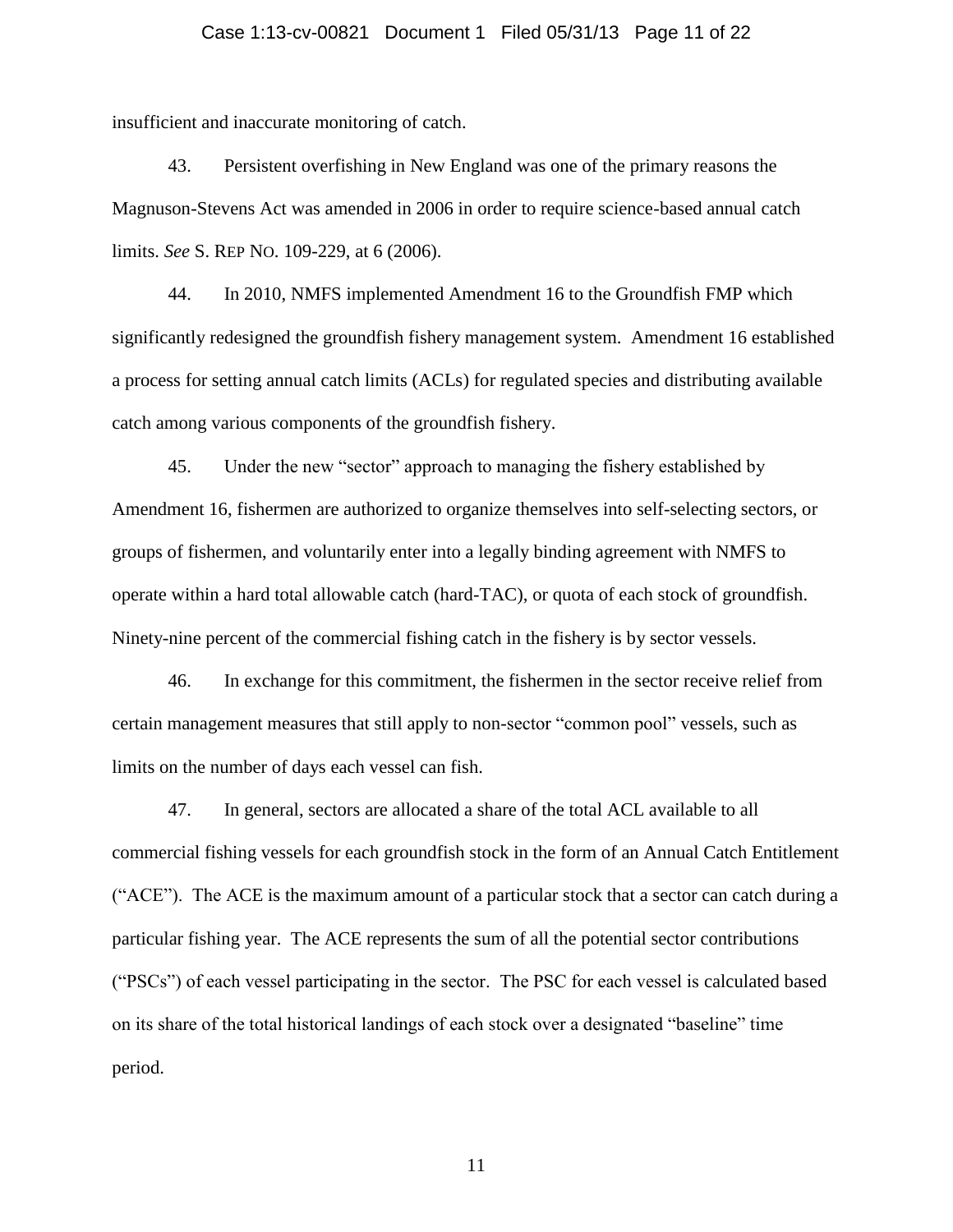#### Case 1:13-cv-00821 Document 1 Filed 05/31/13 Page 12 of 22

48. Regulations implementing the Groundfish FMP state that "a sector may carry over an amount of ACE equal to up to 10-percent of its original ACE allocation for each stock that is unused at the end of one fishing year into the following fishing year." 50 C.F.R. § 648.87  $(b)(1)(i)(C)$ .

49. Sector members are obligated to stop fishing once their sector ACE is reached, and thereby fish within the scientifically-determined catch limits.

50. Scientific uncertainty remains a significant problem for this fishery, with large "retrospective" patterns in stock assessment models that consistently overestimate fish population and underestimate catch. 78 Fed. Reg. at 26173.

51. Thus, despite the existence of rebuilding plans, some habitat protections, and a new system that is generally effective at preventing catch limits from being exceeded, nine of the 20 stocks of groundfish stocks remain overfished, including 5 stocks of flounder (Cape Cod/Gulf of Maine and Georges Bank yellow tail flounder, Southern New England/ Mid Atlantic winter flounder, Gulf of Maine/Georges Bank windowpane flounder and witch flounder), both stocks of cod (Gulf of Maine and Georges Bank), Atlantic halibut and Atlantic wolffish.

52. In September 2012, Acting Secretary Blank formally declared the groundfish fishery a "disaster" because "several key fish stocks are not rebuilding," and the "low levels of these stocks are causing a significant loss of access to fishery resources with anticipated revenue declines that will greatly affect the commercial fishery." *See* Letters to Governors of Maine, New Hampshire, Massachusetts, Connecticut, New York, and Rhode Island (Sept. 13, 2012), available at http://www.nmfs.noaa.gov/sfa/sf3/disaster\_determinations.htm.

### **II. FRAMEWORK 50 AND THE FINAL RULE**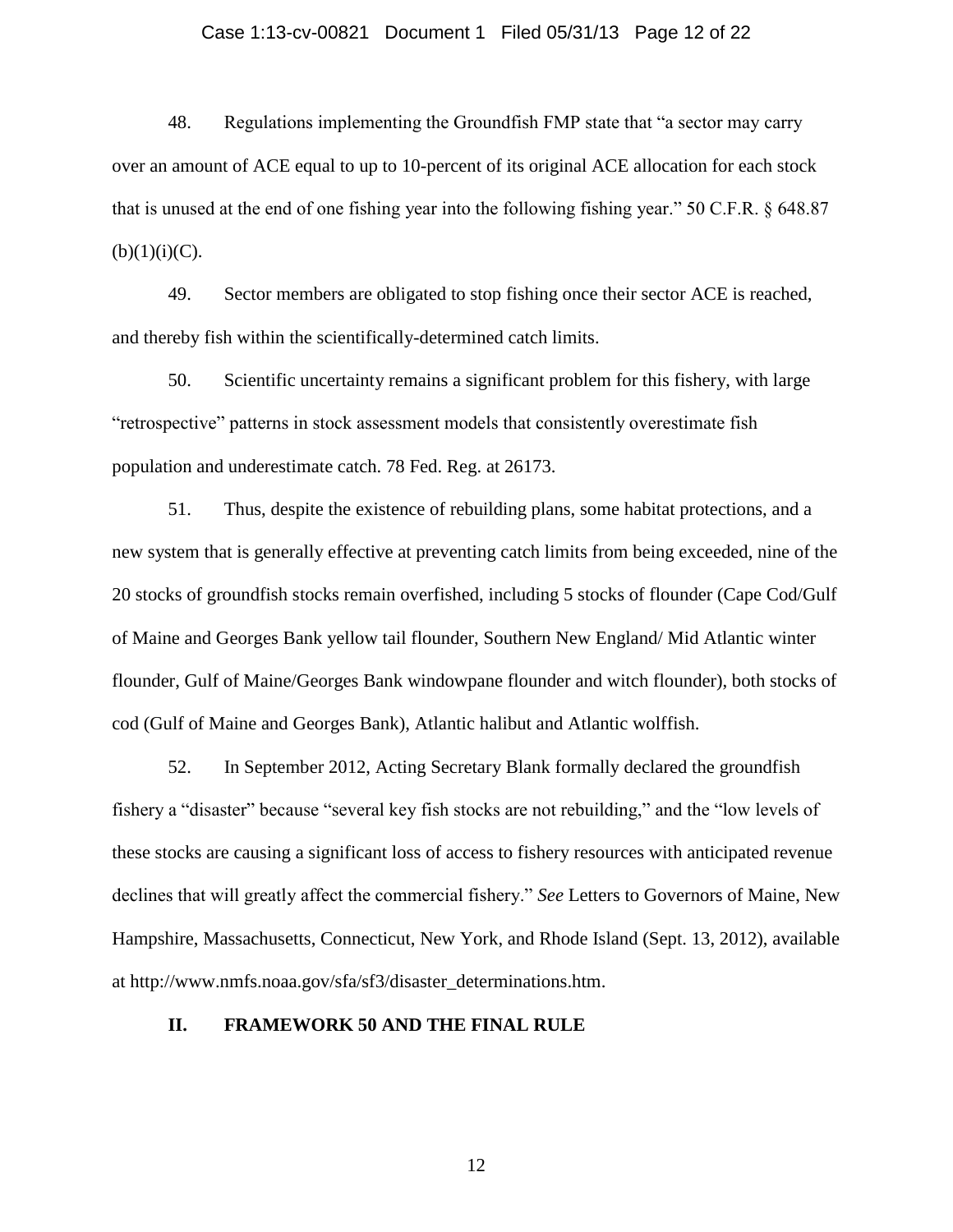#### Case 1:13-cv-00821 Document 1 Filed 05/31/13 Page 13 of 22

53. In response to the most recent stock assessments showing that several stocks of cod and flounder remain at or near all-time low population levels, Framework 50's 2013 annual catch limits are the lowest ever set for many stocks, in some cases requiring cuts up to 78-percent from the overly optimistic catch limits set for the 2012 fishing year. These cuts are necessary in order to end overfishing and rebuild the fish stocks.

54. At its January 2013 meeting, despite heavy industry pressure, the New England Council adopted 2013 ABCs and ACLs that were consistent with the scientific recommendations of its SSC and the Magnuson-Stevens Act.

#### **Carry-over Impacts on 12 Groundfish Stocks**

55. Following this January 2013 Council meeting, in a misguided and hasty effort to minimize the impacts of these necessary (and statutorily-required) catch reductions on fishermen, NMFS announced its intent to allow for the carryover of up to 10 percent of the 2012 allowable catch because it was not caught. This carryover had not been considered by the SSC in establishing its ABC recommendations and was not discussed by the New England Council.

56. Because the FY 2012 quotas were set so much higher than the new quotas for FY 2013, the 10-percent carryover of unused FY 2012 ACE results in Total ACLs that exceed the SSC's recommended ABC for 12 stocks of groundfish including GB cod (18%), GB haddock (5%), SNE/MA yellowtail flounder (4%), CC/GOM yellowtail flounder (14%), American Plaice (16%), witch flounder (14 %), SNE/MA yellowtail flounder (4%), GB winter flounder (4%), GOM winter flounder (3%), Acadian redfish (3%), white hake (3%), and Pollock (4%). *See* Framework Adjustment 50 Appendix V, Table 1, at 5 (column for "Total Potential Catch"), available at http://www.nefmc.org/nemulti/index.html; 78 Fed. Reg. at 26177 (Table 2, for "2013 ABCs" for values used to approximate percentages above); *see also* Framework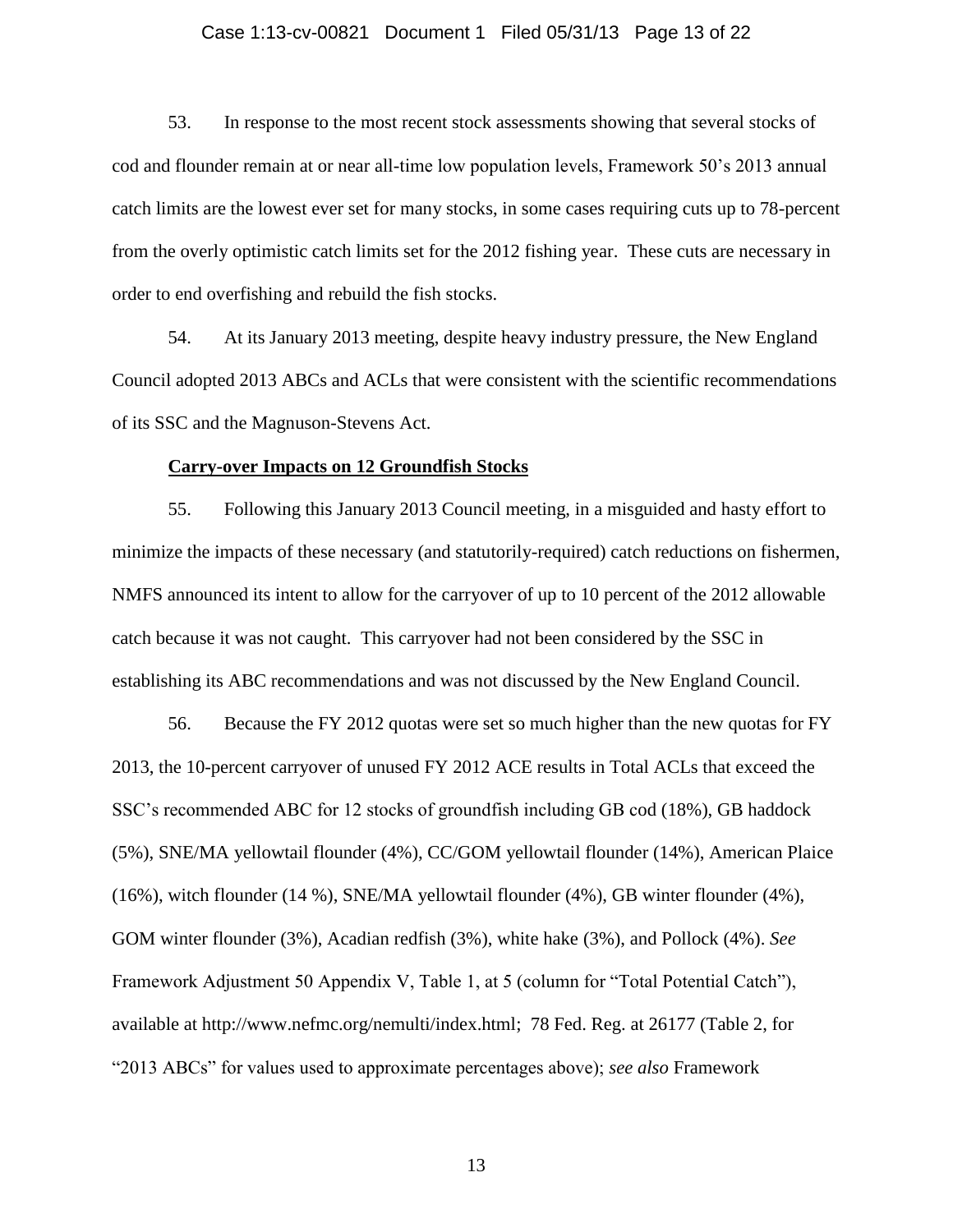#### Case 1:13-cv-00821 Document 1 Filed 05/31/13 Page 14 of 22

Adjustment 50 to the NE Multispecies FMP Draft Measures (submitted March 22, 2013), Table 62 at 191 (Impact of Maximum Carryover on FY 2013 available catches)(for earlier calculations), available at http://www.nefmc.org/nemulti/index.html.

57. NMFS previously decided that carryovers resulting in ACLs that exceeded the ABC recommendations of the SSC would be inconsistent with the Magnuson-Stevens Act and NMFS's National Standard 1 guidelines. *See* May 25, 2012 Letter from Acting Regional Administrator Daniel Morris to Captain Paul Howard at 1-2 (authorizing a carryover amount would only be legal "provided it does not result in exceeding the Annual Catch Limit (ACL) or ABC in the fishing year in which the carryover applies.").

58. In a transparent and illegal effort to get around its own legal precedent in the Framework 50 Proposed Rule and the Framework 50 Final Rule, NMFS invented a new total catch limit it refers to as the "Total Potential Catch," which is the sum of the ACL plus available carryover catch from the 2012 ACL. 78 Fed. Reg. at 26,188. The term "Total Potential Catch" does not appear in the Magnuson-Stevens Act, the National Standard 1 Guidelines, any previously existing regulation, or even in Framework Adjustment 50 and accompanying environmental assessment.

59. This new Total Potential Catch represents the revised and final annual limit on the amount of each stock of fish that can be caught in the fishery in 2013, 78 Fed. Reg. at 26,188. It consists of the ACL approved by the NEFMC *plus* an additional amount of fish that can also be caught in 2013. Nevertheless, NMFS asserts that it is not the "ACL" for the fishery. 78 Fed. Reg. at 26,200.

60. The Total Potential Catch is the *de facto* final ACL for each stock in the groundfish fishery even if NMFS chooses to call it something else. As a result, the final ACLs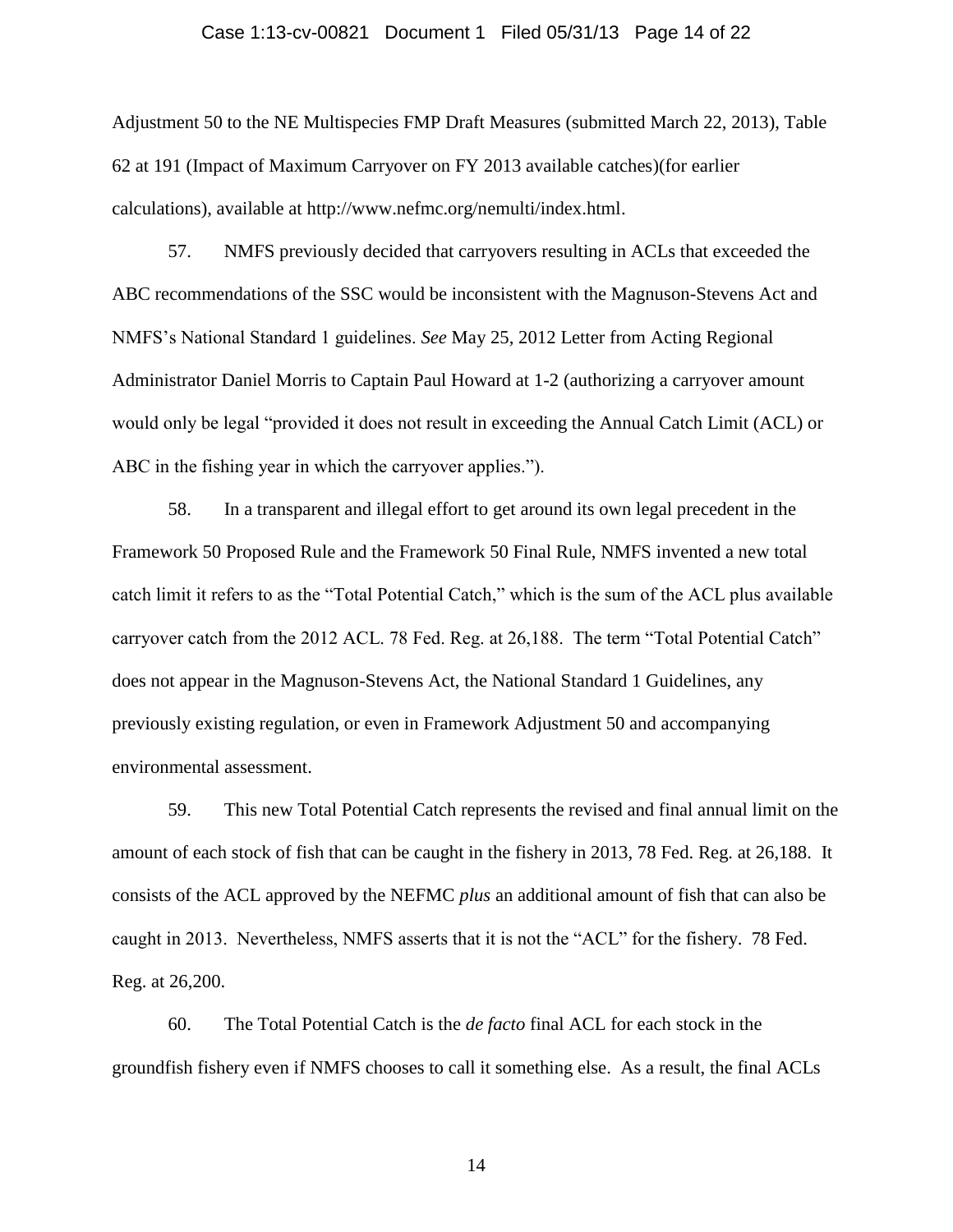#### Case 1:13-cv-00821 Document 1 Filed 05/31/13 Page 15 of 22

for 12 of 20 groundfish stocks, (13 counting Gulf of Maine cod discussed separately below), exceed the SSC's recommended ABCs.

61. By unlawfully adopting ACLs that exceed the ABCs, NMFS has eliminated the reductions below the overfishing limit the SSC deemed necessary to account for the significant scientific uncertainty in this fishery.

62. By unlawfully adopting ACLs that exceed the ACLs recommended by the Council, NMFS has also eliminated the reductions in catch deemed necessary to account for management uncertainty in this fishery.

63. As a result of failing to adequately take into account scientific and management uncertainty in setting the ACLs for the fishery, NMFS has failed to take reasonable steps, as required by law and its own guidance, to prevent overfishing.

64. Proposed ACLs at the levels implemented by NMFS in the Framework 50 Final Rule threaten the potential recovery of groundfish stocks and must be rejected as being inconsistent with the Magnuson-Stevens Act.

#### **Gulf of Maine Cod**

65. In May 2012, NMFS notified the Council that based on the results from the most recent stock assessment for GOM cod, the stock was overfished, overfishing was occurring, and that inadequate progress in rebuilding had resulted in a significantly revised scientific understanding of the status of this stock. As a result, NMFS notified the Council that it must end overfishing within 1 year, or by May 1, 2013. For fishing year 2012, NMFS implemented interim measures to reduce (but not end overfishing) while the Council responded to the new assessment information and developed appropriate management measures to end overfishing and rebuild Gulf of Maine cod. 77 Fed. Reg. 25,623, 25,623 – 25,630 (May 1, 2012).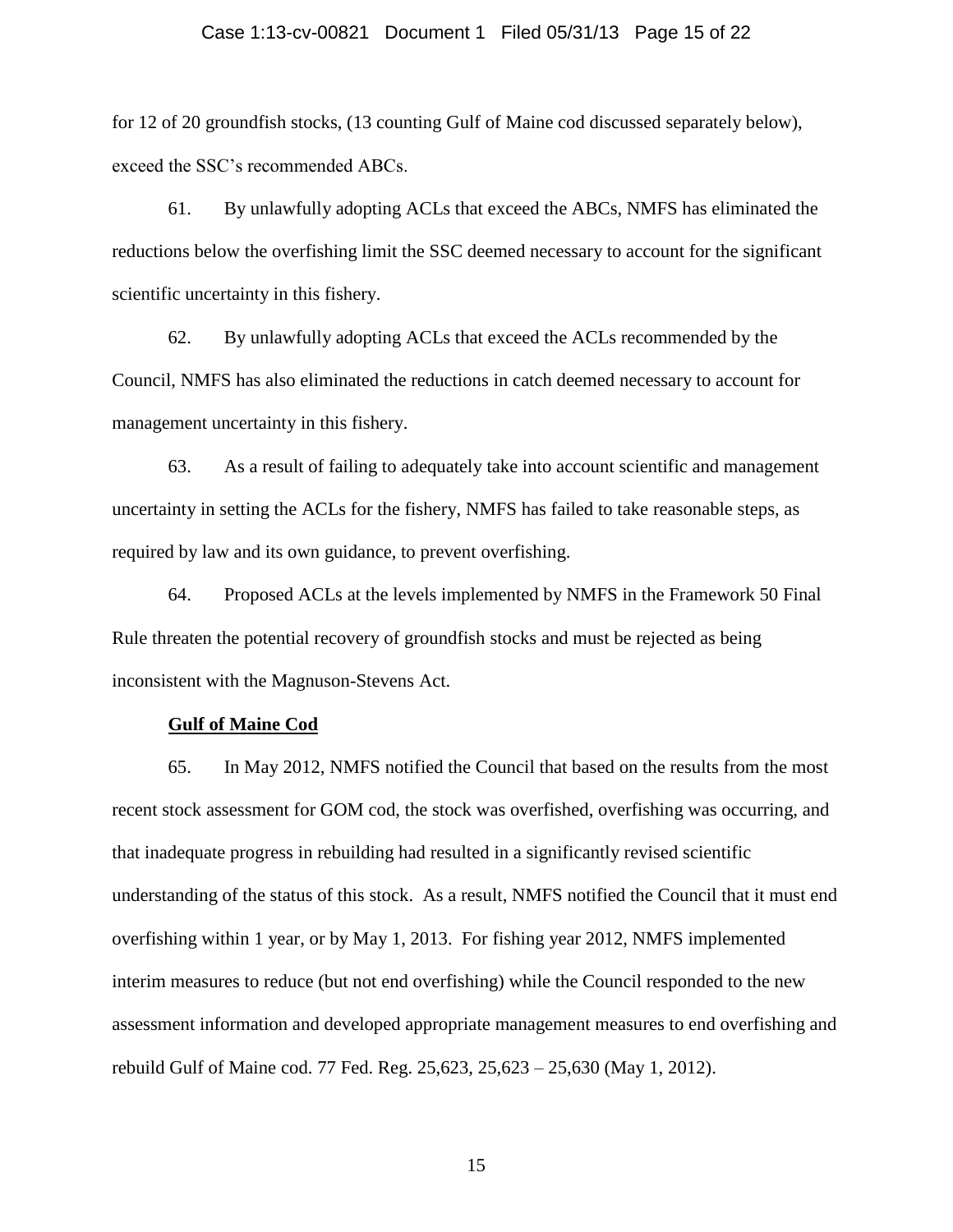#### Case 1:13-cv-00821 Document 1 Filed 05/31/13 Page 16 of 22

66. In January 2013, the SSC agreed with its Groundfish Plan Development Team and recommended that the Council adopt a GOM cod ABC of 1,249 metric tons (mt) to enhance the likelihood of rebuilding. This recommendation was derived from the base assessment model adopted for use in this fishery and the Council's formally adopted ABC control rule.

67. In response to requests to examine alternate approaches for deriving ABC, the SSC also included a higher ABC value of 1,550 mt that was derived from an alternative assessment model (M-ramp model) that used different (and highly uncertain) assumptions about natural mortality.

68. Despite the SSC's recommendation that the lower ABC be adopted, the Council chose the higher ABC value of 1,550 mt for the 2013 fishing year – thereby ignoring the SSC's advice and the value of an ABC based on the Council's own ABC control rule. See Framework Adjustment 50 Appendix I, January 29, 2013 SSC Memorandum to NEFMC, at 3-4.

69. In addition to unlawfully approving the higher ABC value, the Framework 50 Final Rule provides for a carryover of GOM Cod quota that was available only as a result of the 2012 interim emergency measure that NMFS implemented in order to allow for overfishing of cod for, at most, one year while the fishery transitioned to the legally required lower catch limit.

70. As stated by NMFS, the final ACL for GOM cod includes a carry-over in FY 2013 of 1.85 percent that is calculated based upon an allocation in FY 2012 that allowed for overfishing*. See* 78 Fed. Reg. 19,384 (Mar. 29, 2013).

71. Had the 2012 GOM cod ACL been set at a level equal to or below what would have been the 2012 ABC, there would have been no available carryover.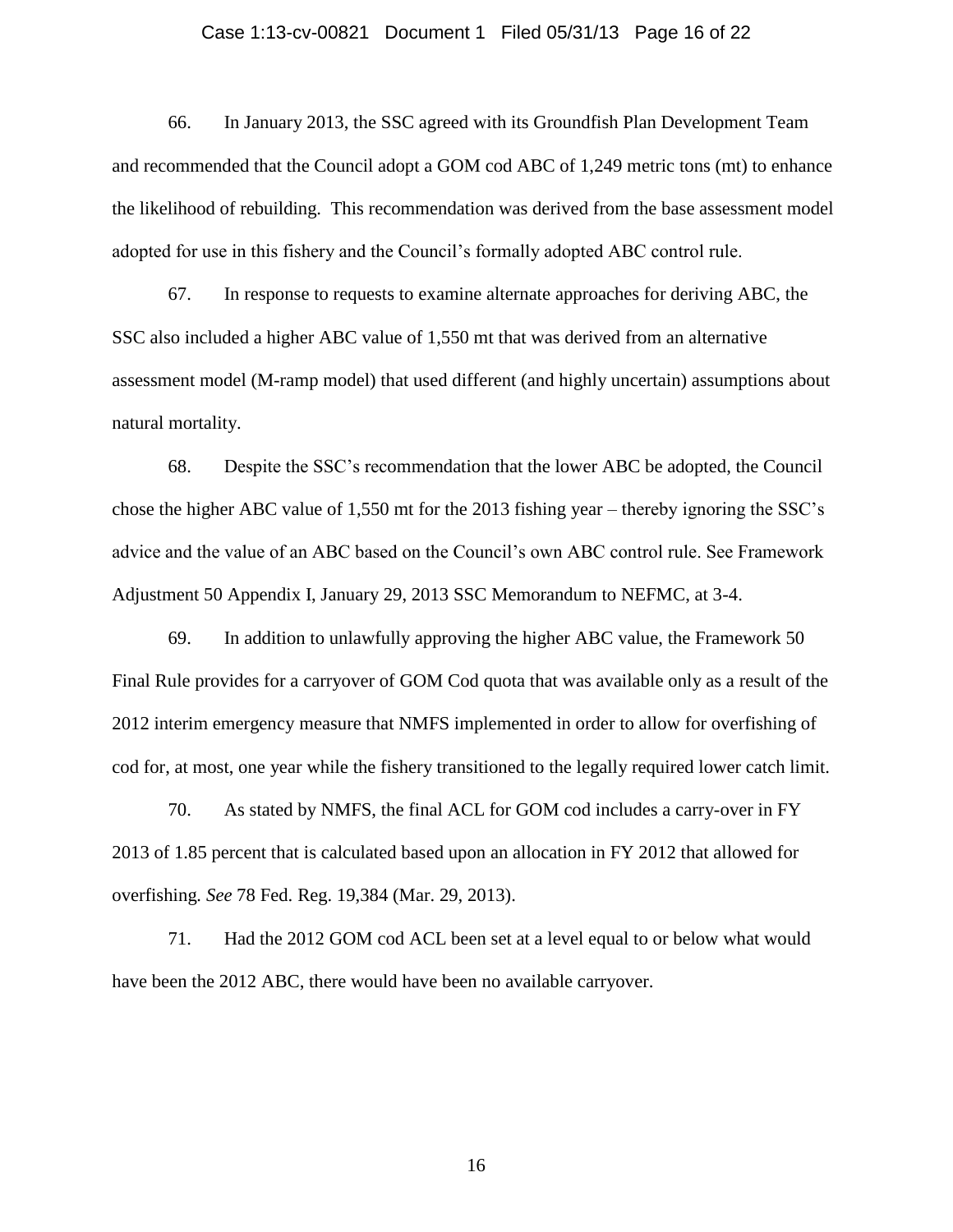#### Case 1:13-cv-00821 Document 1 Filed 05/31/13 Page 17 of 22

72. With the 1.85 percent GOM cod carryover included, the final ACL for GOM cod will exceed the SSCs recommended ABC by 18 percent. See Framework Adjustment 50, Table 62 at 191.

### **CAUSES OF ACTION**

## **COUNT I: FRAMEWORK 50 VIOLATES THE MAGNUSON-STEVENS ACT BY SETING ACLS FOR 12 STOCKS OF GROUNDFISH THAT EXCEED THE SSC'S RECOMMENDED ABC AND THAT WILL NOT PREVENT OVERFISHING**

73. The Plaintiffs reallege and incorporate by reference paragraphs 1 through 72 of the Complaint in this First Cause of Action.

74. National Standard 1 of the Magnuson-Stevens Act requires that "[c]onservation and management measures shall prevent overfishing…" 16 U.S.C. § 1851(a)(1).

75. National Standard 2 of the Magnuson-Stevens Act requires that "[c]onservation and management measures shall be based upon the best scientific information available." 16 U.S.C. § 1851(a)(2).

76. The Magnuson-Stevens Act requires that any fishery management plan prepared by a Council or the Secretary shall specify ACLs at a level that prevents overfishing. 16 U.S.C.  $§1853(a)(15).$ 

77. The Magnuson-Stevens Act requires that the acceptable biological catch in a fishery take into consideration scientific uncertainty, upon recommendation from the council's science and statistical committee. 16 U.S.C. § 1852(h)(6), (g)(1)(B); *see also* 50 C.F.R. § 600.  $310(f)(3)$ ,  $(5)$ .

78. The Magnuson-Stevens Act requires that ACLs "not exceed the fishing level recommendations of [the SSC]." 16 U.S.C. § 1852(h)(6).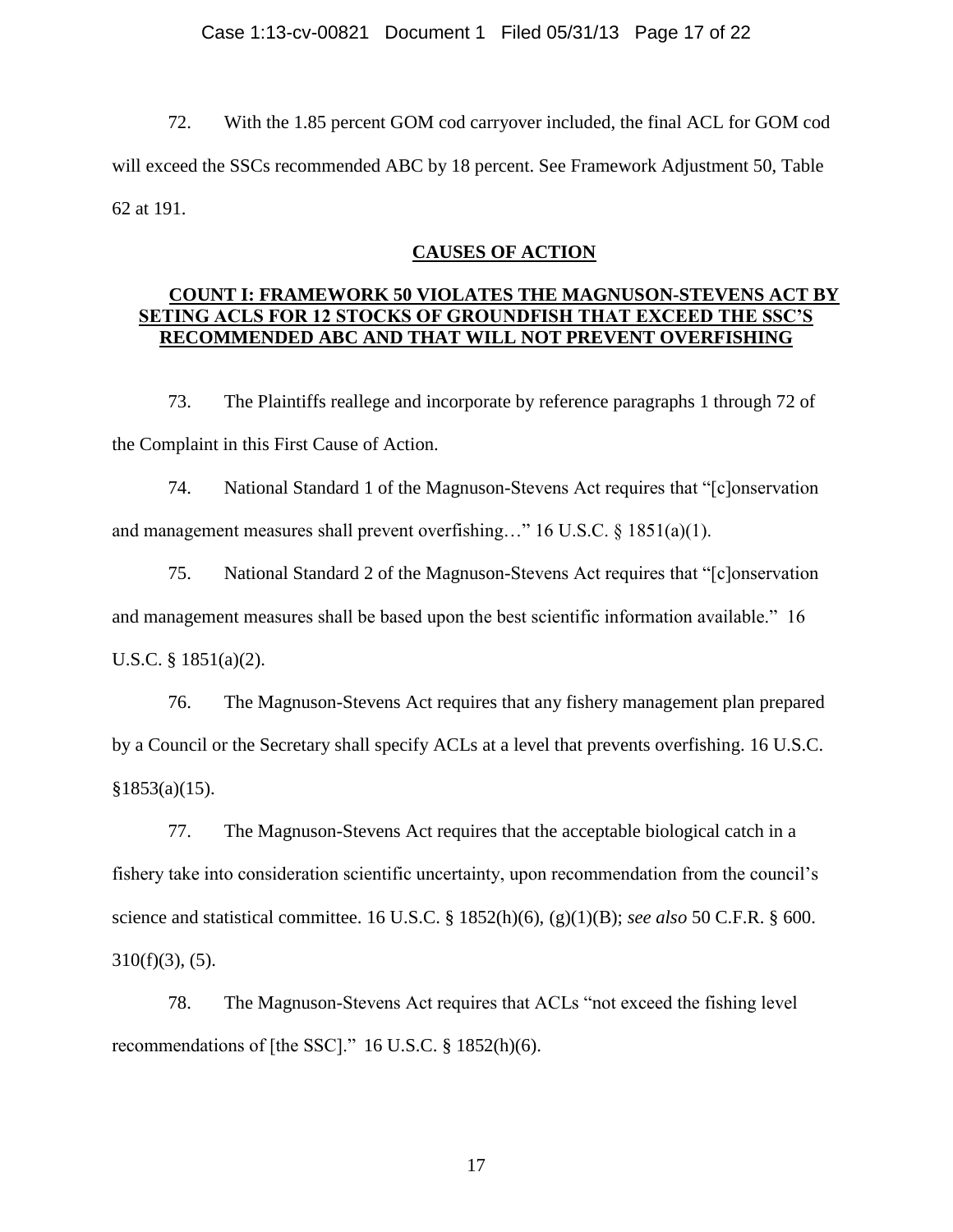#### Case 1:13-cv-00821 Document 1 Filed 05/31/13 Page 18 of 22

79. "The SSC recommendation that is the most relevant to ACLs is ABC, as both ACL and ABC are levels of annual catch."  $50$  C.F.R. §  $600.310(b)(2)(v)(D)$ .

80. "Catch" is the total quantity of fish, measured in weight or numbers of fish, taken in a fishery. 50 C.F.R.  $\S$  600.310 (f)(2)(i). Catch includes fish that are retained for any purpose, as well as fish that are discarded, and must account for all retained catch and all discard mortality. 50 C.F.R. § 600.310(f)(2).

81. ACLs are also typically set at levels below the ABC in order to account for management uncertainty in the fishery. 50 C.F.R. § 600.310(f)(5)-(7).

82. The Framework 50 Final Rule establishes 2013 ACLs for the fishery that include a carryover of the amount of the 2012 ACL that was not caught by sectors, and that for 12 stocks results in ACLs that exceed the ABC recommendations of the SSC in violation of the Magnuson-Stevens Act and the National Standard 1 Guidelines. *See* 16 U.S.C. § 1852(h)(6); 50 C.F.R. § 600.310 (f)(5).

83. By exceeding the SSC's ABC recommendations, the final ACLs for the 12 groundfish stocks do not account for scientific and management uncertainty in the fishery. As a result, the Framework 50 Final Rule is not based on the best available science and will not prevent overfishing as required by National Standard 1 in violation of the Magnuson-Stevens Act and the National Standard 1 Guidelines.

84. The Secretary is required to disapprove an FMP or FMP amendment to the extent it is inconsistent with the National Standards or other applicable law. 16 U.S.C. §§ 1851(a),  $1854(a)(1)(A), (a)(3).$ 

85. By approving the Final Rule implementing Framework 50, Defendants violated the Magnuson-Stevens Act and the APA.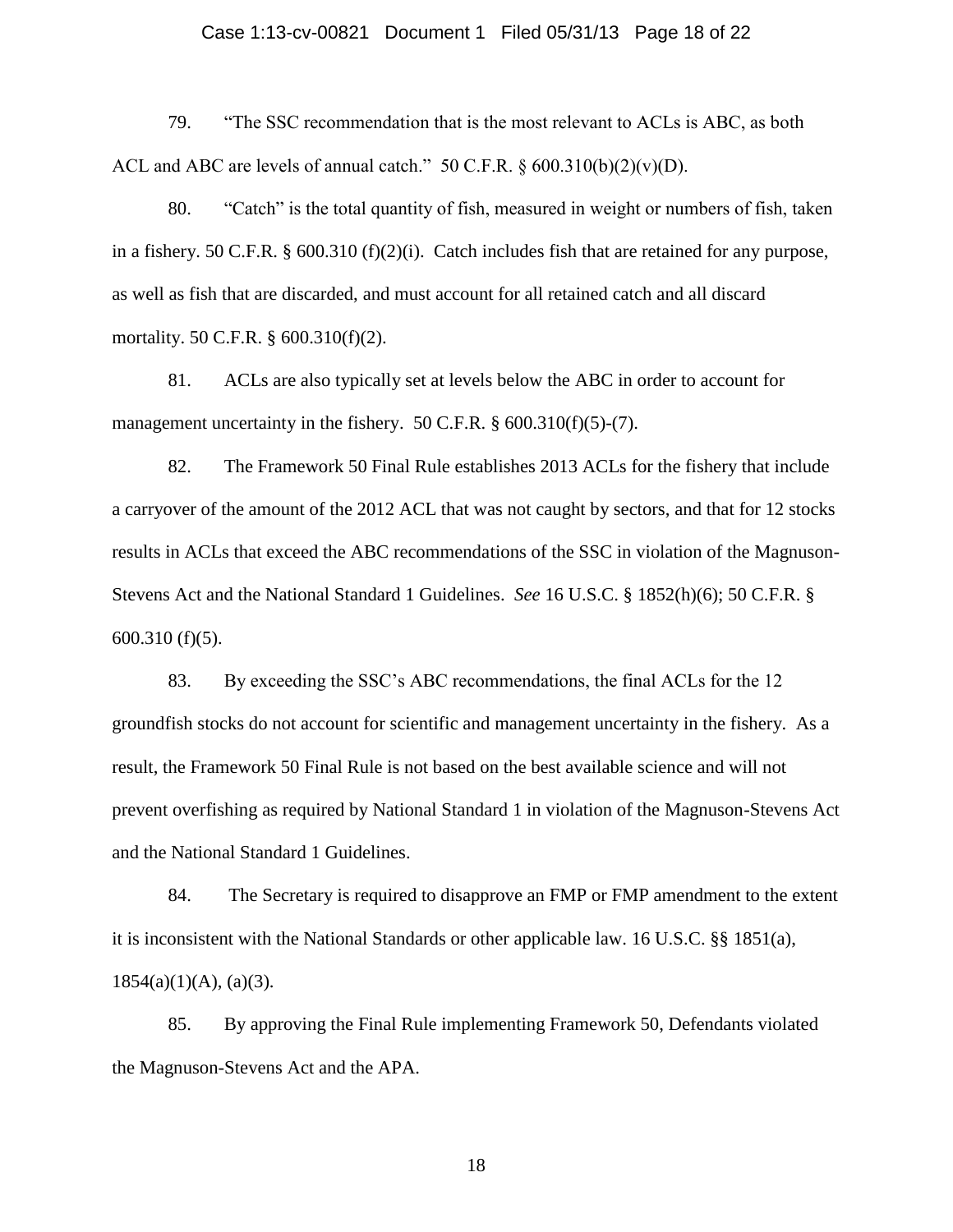### Case 1:13-cv-00821 Document 1 Filed 05/31/13 Page 19 of 22

86. These actions by the Defendants are arbitrary and capricious and violate the Magnuson-Stevens Act and the APA, and are causing irreparable injury to the Plaintiffs for which they have no adequate remedy at law.

## **COUNT II: FRAMEWORK 50 VIOLATES THE MAGNUSOM-STEVENS ACT BY SETTING THE ANNUAL CATCH LIMITS FOR GULF OF MAINE COD ABOVE THE ABC RECOMMENDED BY THE SSC, AND AS A RESULT IT IS NOT BASED ON THE BEST SCIENTIFIC INFORMATION AVAILABLE AND WILL NOT PREVENT OVERFISHING**

87. The Plaintiffs reallege and incorporate by reference paragraphs 1 through 85 of the Complaint in this Second Cause of Action.

88. National Standard 1 of the Magnuson-Stevens Act requires that "[c]onservation and management measures shall prevent overfishing...." 16 U.S.C. § 1851(a)(1).

89. The Magnuson-Stevens Act requires that any fishery management plan shall establish a mechanism for specifying annual catch limits at such a level that overfishing does not occur in the fishery. 16 U.S.C.  $\S$  1853(a)(1)(A), (a)(15).

90. National Standard 2 of the Magnuson-Stevens Act requires that "[c]onservation and management measures shall be based upon the best scientific information available." 16 U.S.C. § 1851(a)(2).

91. Although the SSC (and the Plan Development Team) recommended a Gulf of Maine cod ABC of 1,249 mt, the Council selected an ABC of 1,550 mt and an ACL of 1,470 mt for FY 2013.

92. ACLs (and ABCs) cannot exceed the ABCs recommended by the SSC. *See* 16 U.S.C. §1852(h)(6); 50 C.F.R. § 600.310 (f)(5). Therefore, the proposed GOM cod ABC and ACL violate the Magnuson-Stevens Act and the National Standard 1 Guidelines because they are not based on the recommendation of the SSC or best scientific information available, will not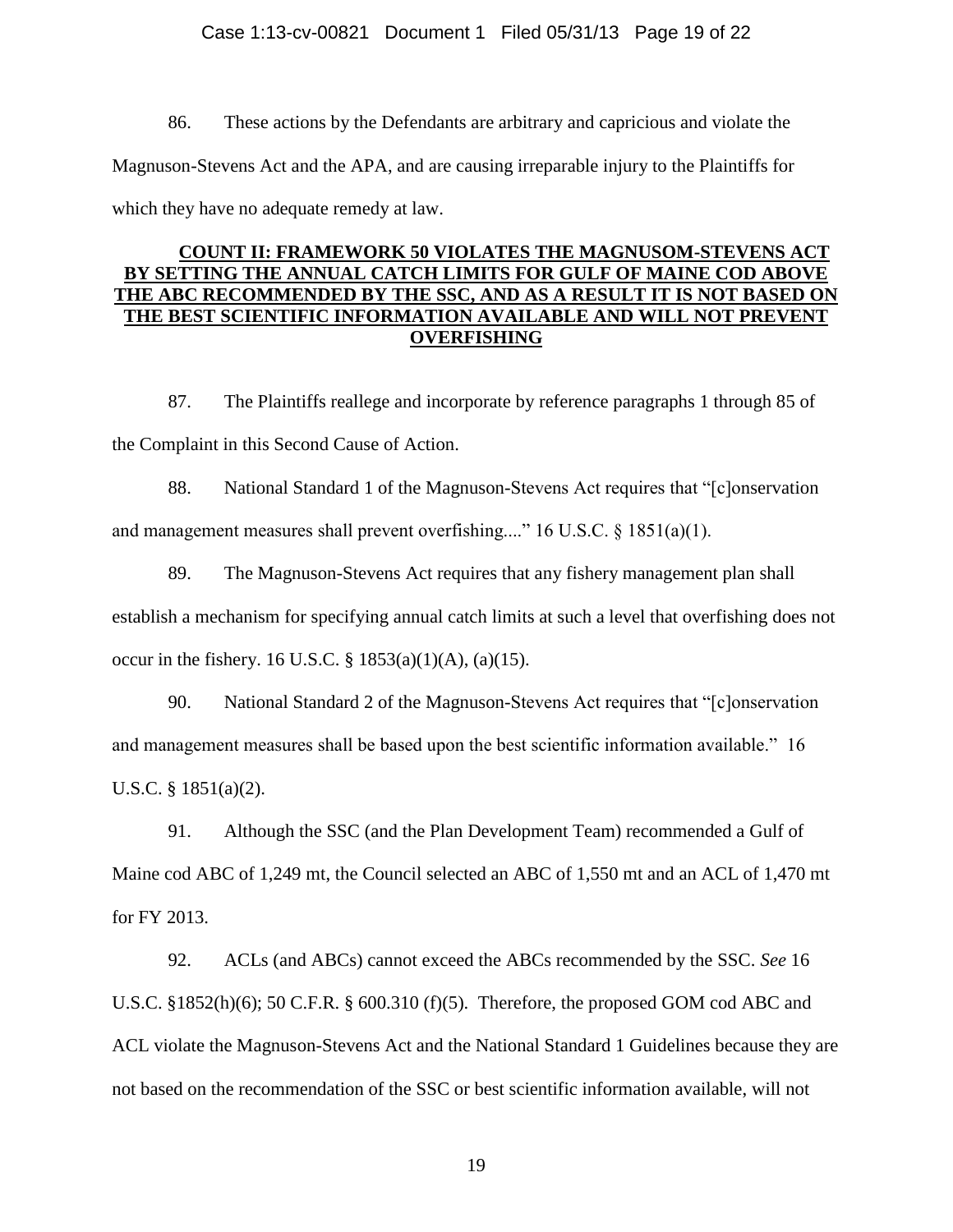#### Case 1:13-cv-00821 Document 1 Filed 05/31/13 Page 20 of 22

prevent overfishing, and otherwise fail to meet the Magnuson-Stevens Act's ACL requirements.

93. The Secretary is required to disapprove an FMP, FMP amendment, or regulation to the extent it is inconsistent with National Standards or other applicable law. 16 U.S.C. §§ 1851(a), 1854(a)(1)(A), (a)(3).

94. By approving the Final Rule that implements Framework 50, despite its inconsistencies with applicable law, Defendants violated the Magnuson-Stevens Act and the APA.

95. These actions by the Defendants are arbitrary and capricious and violate the Magnuson-Stevens Act and the APA, and are causing irreparable injury to the Plaintiffs for which they have no adequate remedy at law.

## **COUNT III: FRAMEWORK 50 UNLAWFULLY EXTENDS THE MAGNUSON-STEVENS ACT'S LIMIT ON THE DURATION OF INTERIM MEASURES**

96. The Plaintiffs reallege and incorporate by reference paragraphs 1 through 94 of the Complaint in this Third Cause of Action.

97. National Standard 1 of the Magnuson-Stevens Act requires that "[c]onservation and management measures shall prevent overfishing  $\ldots$ " 16 U.S.C. § 1851(a)(1).

98. The Magnuson-Stevens Act requires that any fishery management plan prepared by a Council or the Secretary shall specify ACLs at a level that prevents overfishing. 16 U.S.C. §  $1853(a)(15)$ .

99. The Magnuson-Stevens Act provides the Secretary with authority to promulgate interim measures to reduce overfishing for not more than 366 days. 16 U.S.C. § 1855(c).

100. By carrying-over an amount of Gulf of Maine cod that was only available to be caught in 2012, because of an interim rule that allowed overfishing during that year, Framework 50 unlawfully extended the Magnuson-Stevens Act's limit on the duration of interim measures.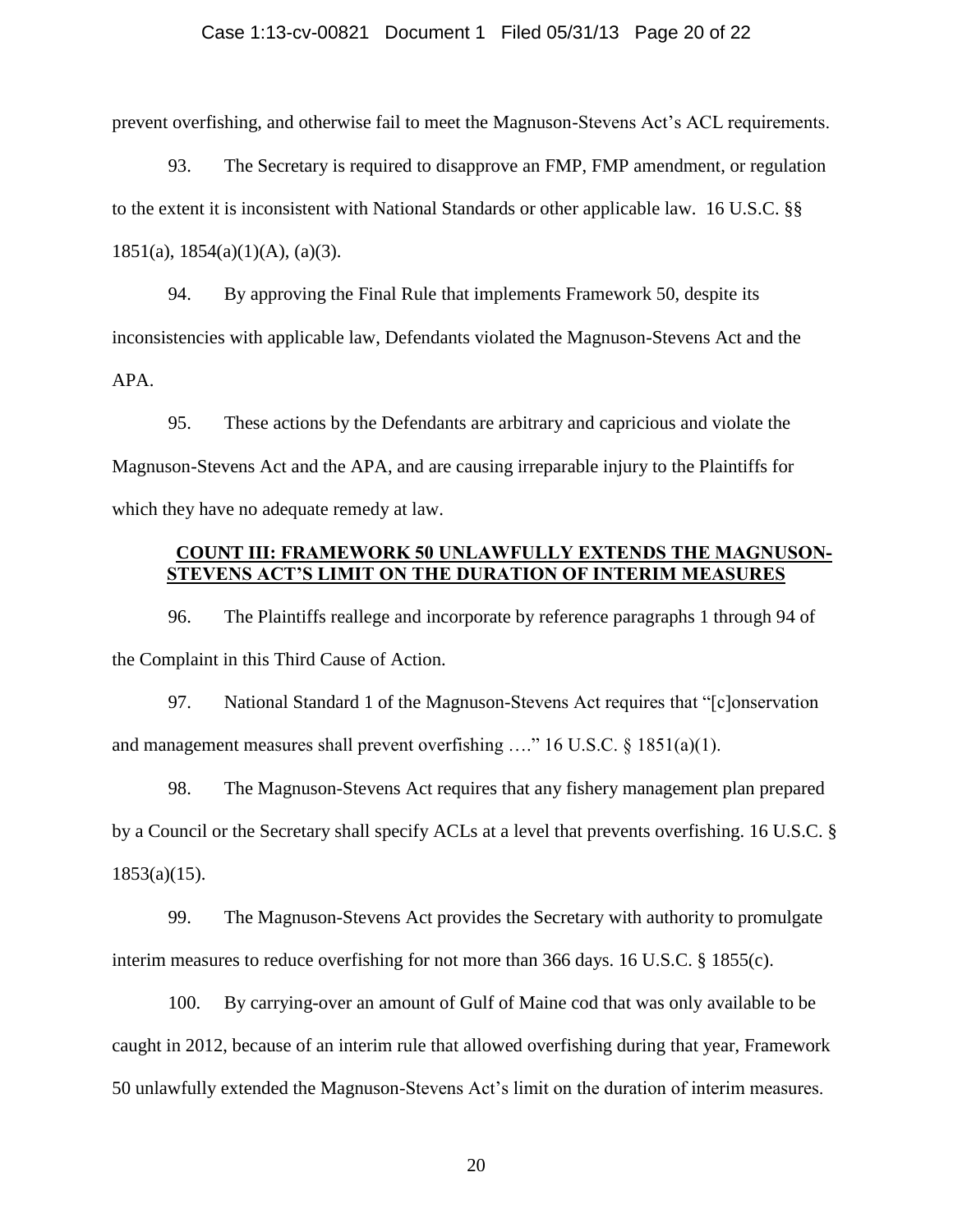#### Case 1:13-cv-00821 Document 1 Filed 05/31/13 Page 21 of 22

101. The Secretary is required to disapprove an FMP, an FMP amendment, or a regulation to the extent it is inconsistent with National Standards or other applicable law. 16 U.S.C. §§ 1851(a), 1854(a)(1)(A), (a)(3).

102. By approving the Final Rule that implements Framework 50 despite its inconsistencies with applicable law, Defendants violated the Magnuson-Stevens Act, and its own regulations, as well as the APA.

103. These actions by the Defendants are arbitrary and capricious and violate the Magnuson-Stevens Act and the APA, and are causing irreparable injury to the Plaintiffs for which they have no adequate remedy at law.

#### **PRAYERS FOR RELIEF**

WHEREFORE, the Plaintiffs respectfully request this Court to enter the following relief:

- 1. Declare that the Defendants have violated the Magnuson-Stevens Act and the APA as described above because their Final Rule 1) sets ACLs for 12 of 20 stocks of groundfish for 2013 that exceed the SSC's recommended acceptable biological catch; 2) sets the ACL for Gulf of Maine cod above the SSC's recommended acceptable biological catch; and 3) unlawfully extends the Magnuson-Stevens Act's limit on the duration of interim measures;
- 2. Vacate that part of the Framework 50 Final Rule that provides for the carryover of 2012 groundfish catch.
- 3. Vacate that part of the Framework 50 Final Rule that sets a Gulf of Maine cod ABC and ACL above the ABC recommended by the SSC, and order an ABC that does not exceed the SSC's recommended ABC, as required by the Magnuson-Stevens Act.